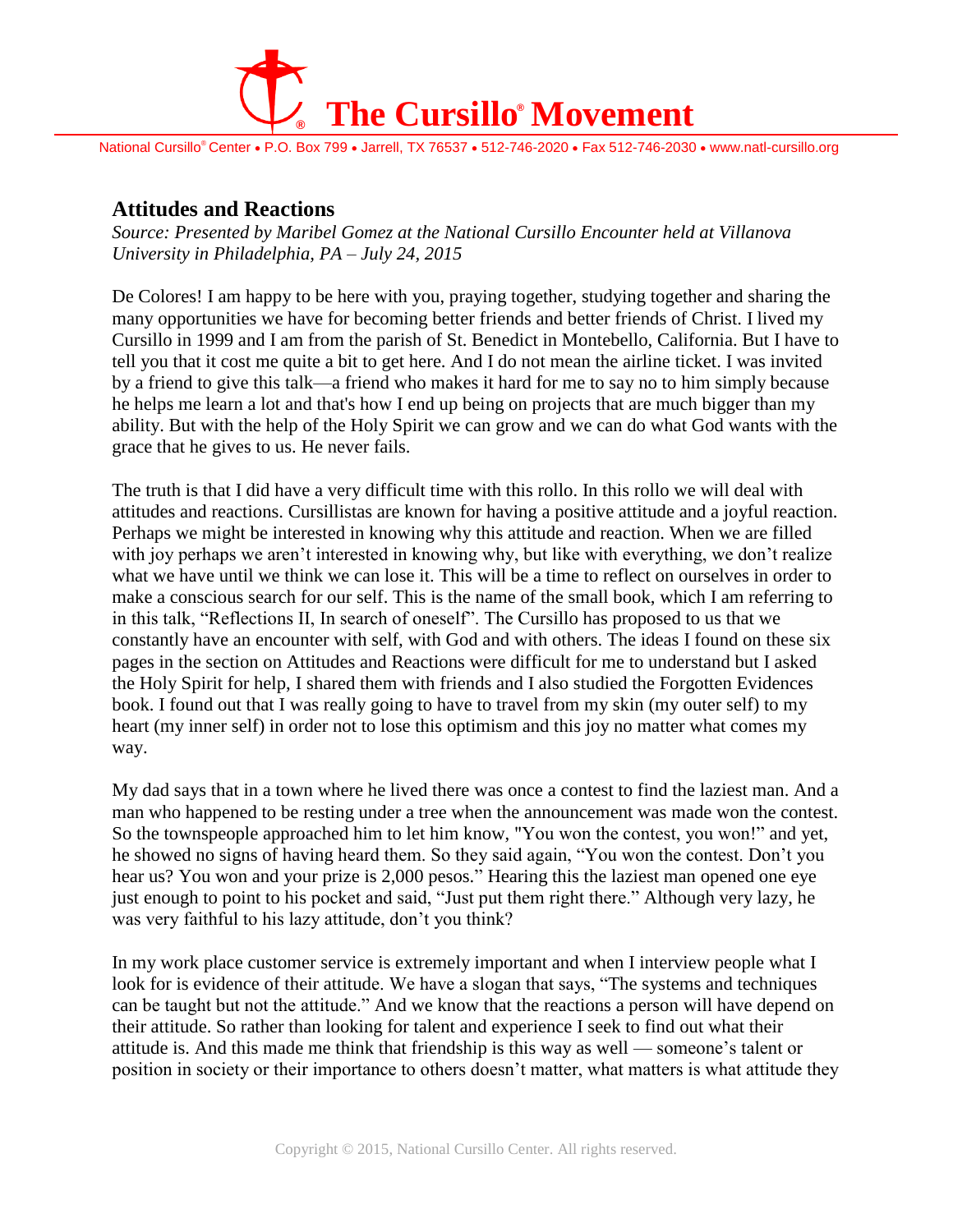have with us. And for us who want to be friends of Christ to the point of following him, there are two roads, two ways of acting with one being good and the other one being bad.

And in the Gospel the Teacher called good that act that came from a good interior, "though I bestow all my goods to the poor, if I do not have love, I gain nothing." (1 Cor. 13: 3)

We say we want Christ to count on us and it is clear that what the Teacher asks of us is that we pay attention to what is inside of us to serve Him in truth.

We will first take a look at what defines attitude:

- A definition of attitude is: the disposition that one develops from the experiences that one has. Our attitude is acquired from the experiences we have and the choices we make to adapt to our surroundings or environment.
- This development involves our cognitive sense (thoughts and ideas), affective sense (emotions and feelings) and behavior (expressions and actions).

Our attitude is what determines how we respond to stimuli that we perceive in our environment. Attitudes can help us to defend ourselves or to adapt to what's in our environment.

Commenting the other day with my cousin she shared with me that she struggles to see her daughter react every time her granddaughter begins to cry. She will be driving with one hand and with the other she tends to the baby, giving her a bottle, or a pacifier, moving her blanket and what not. And my cousin tells me, "I feel like telling her to let Amari cry because this way the child does not have to decide because her mom is deciding everything for her."

This is important for us to understand that we form our attitude in the way we choose to respond to what is happening to us. Things can happen to us that we consider good and bad but what is important is how we respond to them. We cannot control what happens to us but we have the ability to take many decisions that will develop a positive attitude in us. Someone was once asked, "What makes you so happy?" "It's what  $I$  make that makes me happy" they responded. And so they were asked, "And what do you make that makes you so happy?" "I make decisions", they answered.

Decisions lead us to having a positive attitude that helps us face reality in a healthy way and decisions can also lead us to having negative attitudes that hinder our relationship with our environment. The freedom of the person is exercised by choosing which decision to make that will lead to the right attitude to apply at every moment.

There are about 700 people in this room who have had an experience, a common experience that of our baptism. In that experience in particular and those that followed, we had an encounter with Christ. How much does that encounter with Christ define us? It can be said that a positive attitude allows us to face Christ's proposal and adapt ourselves to His life, but a negative attitude puts us on the defensive and hinders our relationship with Christ and with others.

In Eduardo's writings he tells us that the Christian attitude is manifested by a spirit that makes everything converge on "the one thing necessary"; a mindset, which brings about a luminous chassis of ideas; a criteria as a lucid conviction and meditated decision; a lifestyle, which is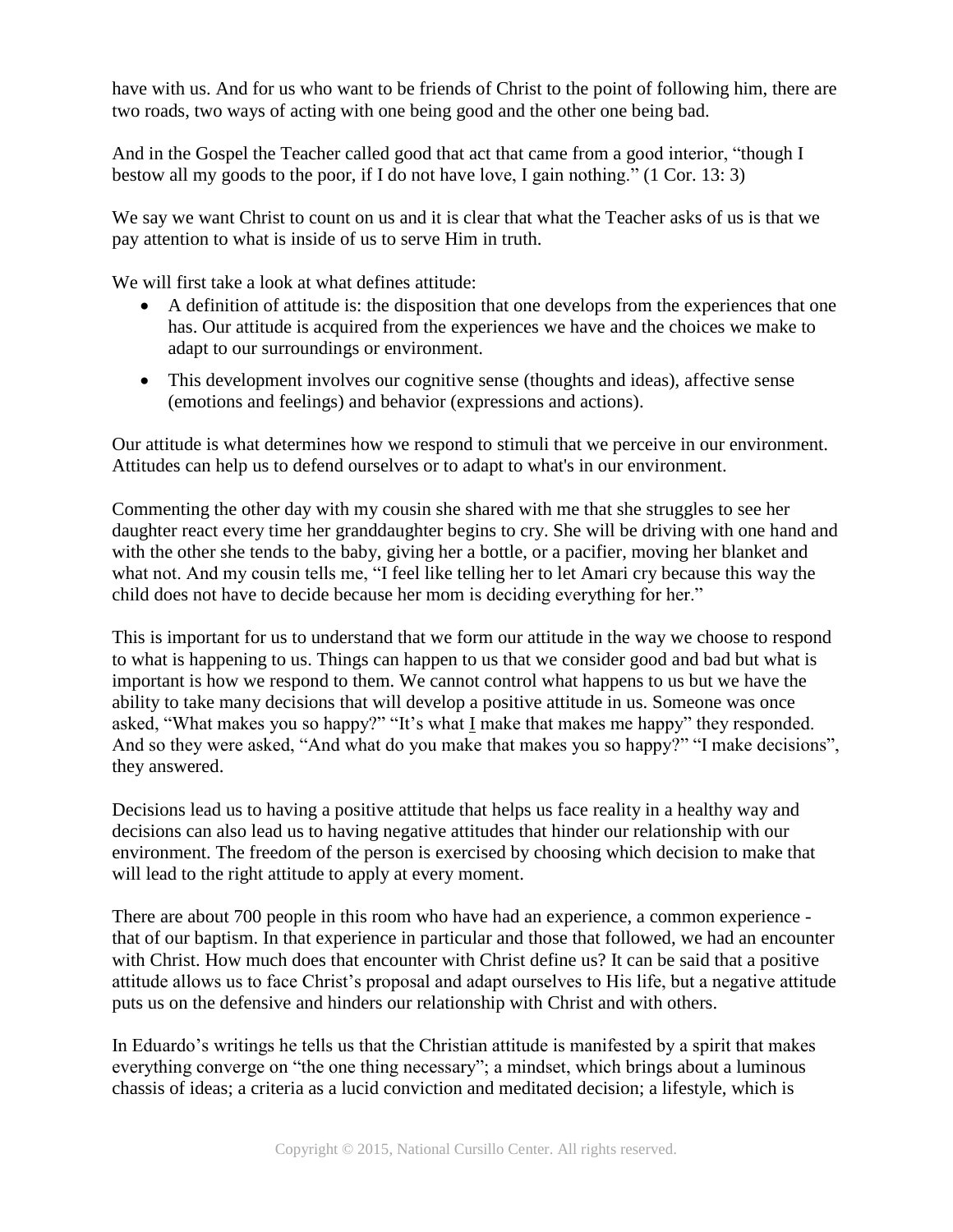personal and allows everyone to vent their "Cadaunadas" as Eduardo would say, or "peculiarities" as we say.

The person is greater for the attitude taken in response to what we cannot do, than for what we do or have done.

In May we accompanied our son to a sports competition, which qualified him for being the pole vault champion in his league. We went with the desire to see him vault a few times and perhaps break his high school record at 12 ft. He had just done so during the week in practice. All he had to do was make it official at the meet. But he had a very bad day. He failed to clear the first mark at 10 feet. It was a big surprise to see him scratch so soon. But I remembered these words as I saw our son go gather himself, pick up his pole and leave the competition area. *The person is greater for the attitude taken in response to what we cannot do, than for what we do or have done.*

I got up from the floor where I was and waited. He came to us after we had taken a few moments to reflect, he hugged us and said, "get over it, this is just another meet." And soon after he told his older brother how he had managed to make all the spectators laugh when on one of his attempts he seemed to be stuck in the air and yet he tried to somehow reach his legs over the bar.

Most anyone can deal with success but it is much more difficult to deal with failure and yet we are told that we learn more from our failures than our successes.

As a mother I had to decide that it had not been in vain to make the four-hour drive, pay for the hotel stay, and spend the time while our son prepared because we were there for our son no matter what the outcome.

It did not go well but he reacted very well. And his reaction made me see that there is something much more important for Antonio. Much more than to want to win in his sport — he loves his sport. And although he was not satisfied, he is happy with what he had achieved. That day Antonio was my teacher.

Being satisfied is not a Christian attitude. I repeat the words of Eduardo when I say that we should not leave something well enough if it can be better. A Christian is moved by concern. And as it is explained in Forgotten Evidences, a depressive attitude highlights what is wrong, and restlessness begins when one highlights what is still wrong and discovers the possibilities of transforming it.

In Forgotten Evidences it says that in understanding our daily, normal life we prove that what really matters is the conscious sense that man can give his life, as his conviction, his decision and his persistence embodies his attitude.

What is normal, our day to day, is our mission territory. And we know that square meter per square meter we will have encounters with people who will be affected by the attitudes that each of us has inside. The leader of which is spoken in the Cursillo knows herself; himself called to transform those attitudes into positive attitudes.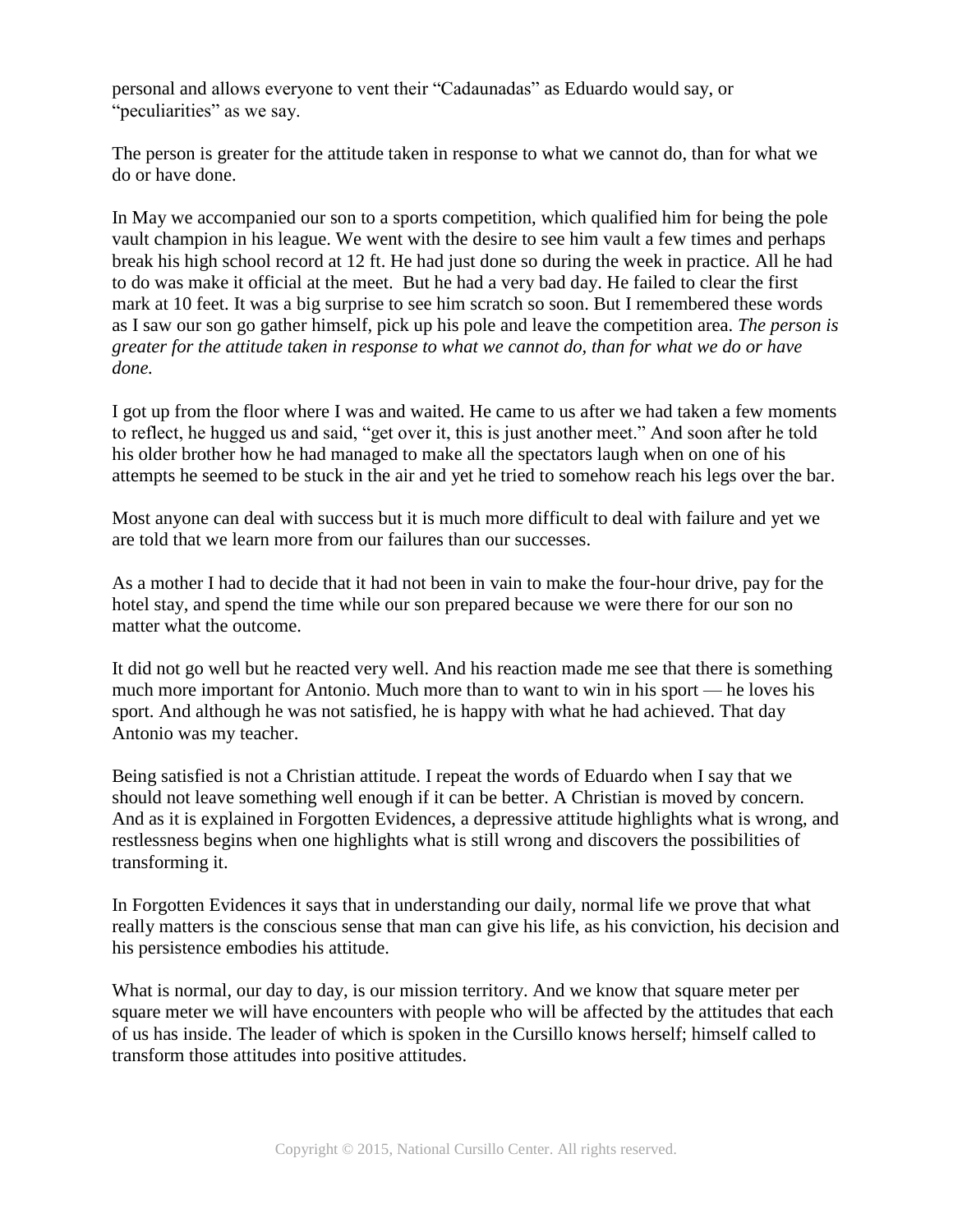Eduardo tells us that there are fundamental attitudes that should inform the mission of the laity. These are:

- 1. To be open to the world and immersed in temporal realities.
- 2. To be a sign of saving freedom, making clear the liberating message of the Gospel in a life of transparency.
- 3. To renounce self-sufficiency.
- 4. To have a spirit of poverty.
- 5. To give a fraternal hand to all who try to make our world more human and therefore more divine.
- 6. To be more willing to consider what unites us than what divides us.

# **Being open to the world and immersed in temporal realities.**

God put us in a place with many circumstances that are simply beyond our control. The world is very big in that regard. But my little world, as we say, my little world of family, work, and society has circumstances in which I can participate to transform them.

The other day a leader at School told us that in order to solve our problems we should understand that the one no one talks to has all the answers. What can happen is that we seek out others and then we close our circle to a small set of ideas and realities. Rufus told us "stop choosing people to be on your committees that you already know". And this is true. At the Cursillo we were told and now we tell others to always go about making new friends and we should keep doing this always.

Someone else asked, in what way we can keep our group reunions from only being superficial. You know what I mean, because we do not want the group reunion and Ultreya to be simply requirements that are fulfilled. Cross out the box on Friday, I went to the reunion, I shared my week-done! As this would be a waste of our time. We see that just sharing the tripod is not enough. What gives them depth is the encounters we have. The group and the Ultreya should motivate us to have encounters with the world — the savage world, the cold world, the world that is in need . . .

We need to be sensitive in order to understand problems, have the clarity to discover them and have the necessary toughness to face them.

# **To be a sign of saving freedom, making clear the liberating message of the Gospel in a life of transparency.**

Eduardo speaks about natural urges (impulses), which are fear and aspirations. When we react to fear we flee. But when we follow the aspirations we move towards the encounter.

Part of my moveable square meter is my relationship with the employees in my business. Like any business we must follow the law, there are customer demands and sometimes there are conflicts between employees. And who likes problems? Usually we like to run away from them, right? But when we understand that we are the sign that God puts along the path for others to find Him, then we seek the truth that will set others free.

I remember once an inspector came to my place of business for the first time. I got nervous not knowing what they were looking for. But my reaction was to pray, trust in God and go meet that person with a smile — it's the company policy. The inspector introduced herself and told me she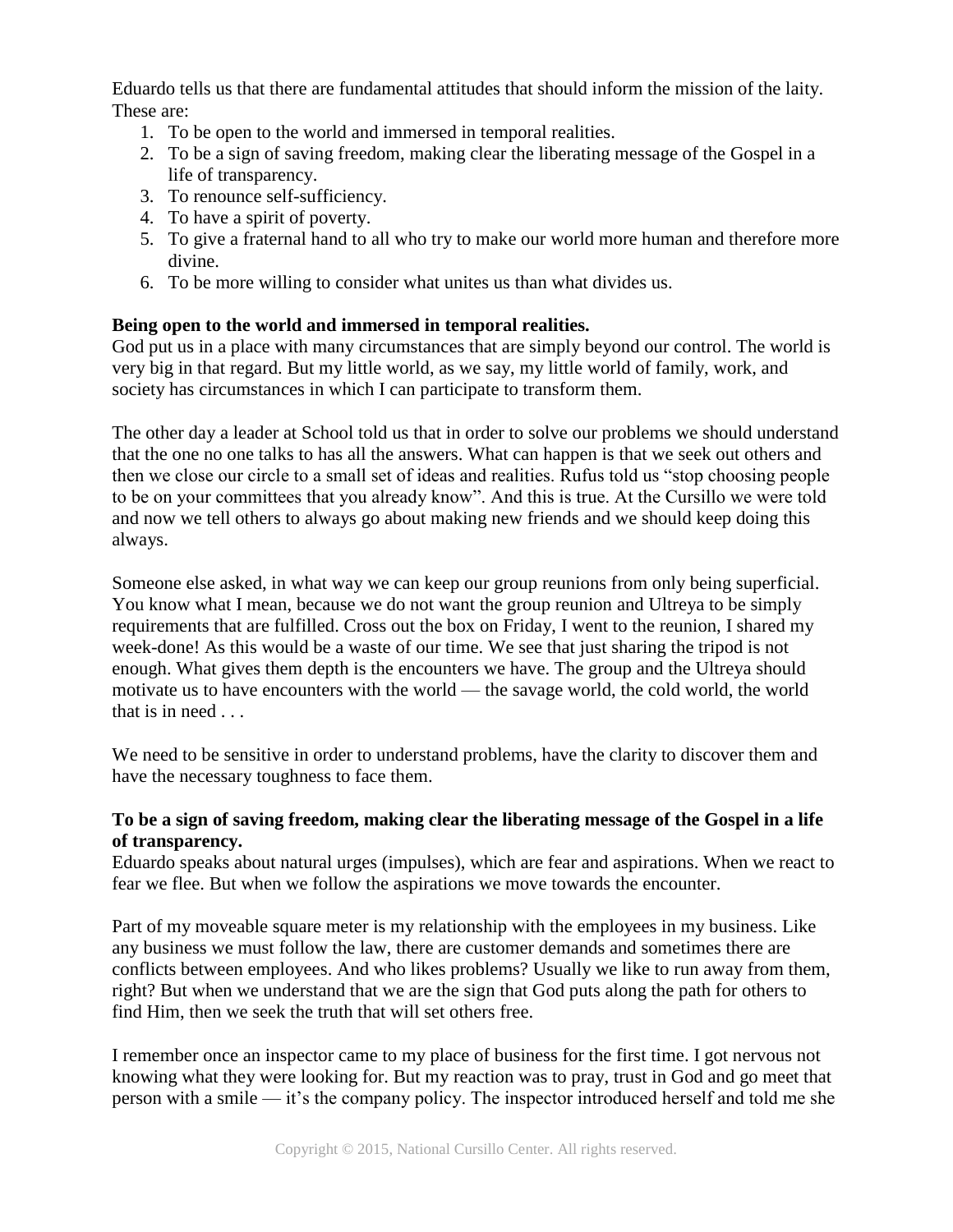was going to investigate my business to which I said, "I'm glad you are here!" And she was surprised because she said she had never been received so positively. And I told the truth, "Well, I'm happy because I will learn from you." I did not say I was also scared because I decided that what was most important was what I could learn from her.

One thing I used to want to hide from, were customer complaints. It's very clear to me that it is never our intention for a customer to have a bad time. But what was missing was to share this intention with my employees and make this intention more evident.

The one area that has had the most lasting effect on others in my work is employee relations. There used to be many problems amongst employees due to gossip. And I made it a point to remain objective — never did I take a side. And with the simple question, "Did you hear this person say this about you." I helped many people see how much they need to dialogue with one another.

But one time there was a very serious situation and I saw two people who really feared they were being robbed of their dignity. I was tempted to avoid the work because it was going to take a lot of time to carry out an investigation that might reveal things that were troublesome. But I asked myself what else I wanted to use my time for? And then I remembered how every morning I begin my work with a prayer that I needed to take seriously:

*Lord God, creator of all things who commanded men to do the duties of work, in your mercy may our work serve to increase human progress and to extend the Kingdom of Christ through Jesus Christ our Lord. Amen.*

Reflecting on this prayer I realized that I had the opportunity in my hands to serve these people I work with. So I searched for a guide to follow and began the investigation promising to be faithful in carrying it out as best as I could. I offered everything up to God and without fear began to search for the truth come what may. The whole truth will never be known but enough of the truth was revealed so that I could see that both employees were responsible for the problem and we began to work on a resolution. One of those employees had not come to work due to the great stress this caused them. It was a very painful time for that person. Once we started working out the resolution I saw how that person regained their sense of dignity and that was what I was there for.

### **Renounce self-sufficiency**.

I can be on time for Mass much easier if I go alone. I like to get to Mass early. But God's plan won't be fulfilled just because I am on time to Mass. And for this reason when I am heading out late to Mass with my family I can calm myself knowing it is better that we all go together even if we're late and that it's better that we go in peace even if we are late.

Eduardo implores us that it is about enjoying "us", and eliminating the "you guys", let's learn the good in "others". Admiration and being in awe and understanding shorten the distance and bring closeness to God and other persons".

### **To have a spirit of poverty**

It says in Structure of Ideas: it is best to start by humbling oneself. It is about making "when you are invited to a banquet. . ." our reference point so as to find ourselves solidly in reality. The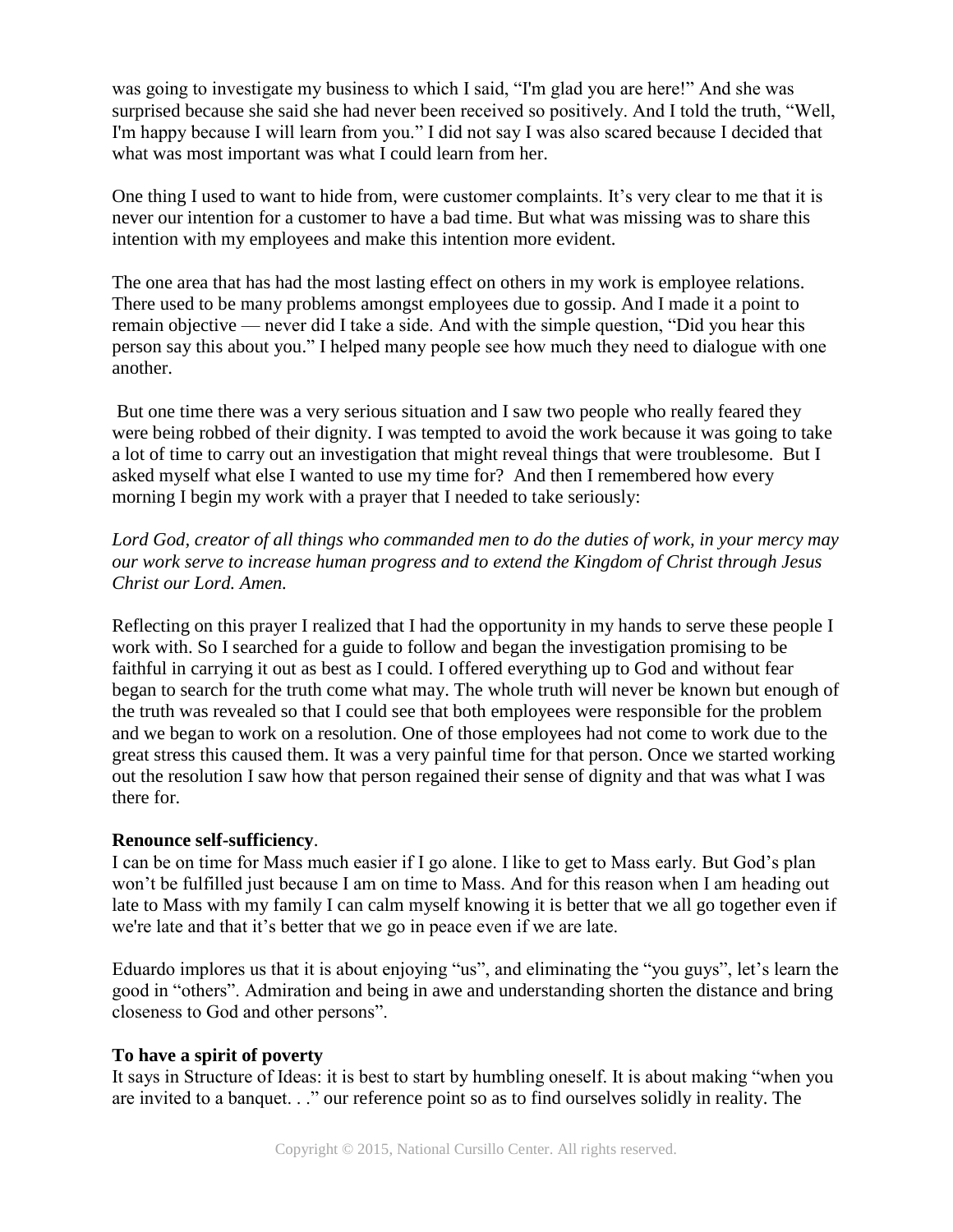other day listening to Immaculate Heart Radio, the Catholic radio station, they put a very concrete example of a psychologist who had put his family in the habit of having a spirit of poverty to reward the person who had the greatest achievement in the week to be the person designated to take out the trash. Think about it a little, how different our attitude would be if a compliment from someone would mean it's our turn to take out the trash. It's not important how we get in touch with reality what is important is that in any way we can we need to be clear that everything comes from God.

# **To give a fraternal hand to all who try to make our world more human and therefore more divine**

Our attitude certainly does influence others to accomplish what Study of the Environment promises and Christianity in Action confirms. How many people are discouraged simply from feeling alone? I mentioned earlier how important our encounter with Christ is and how important it is to share it with others. It is not that we should treat each other *as if* we are family. We are family! And to reach the ideal that no one die without knowing that God loves them we must start by giving a hand to anyone who is trying to be better. We must not walk alone. It really makes my heart ache when someone starts out in some form of service only to be bombarded with criticism. They say that when someone tries to become a better person they make everyone else who is doing nothing very uncomfortable.

What a difference this made for me the other day. A group of us at the parish were serving the community by holding a conference and in the middle of all this my dad got sick but I went to do my part. But I made a mistake. I made a change but forgot to tell one of the people participating. I was so tired I didn't realize that I had assigned too many people to say the petitions and it was too late to correct that. I feared that one of the people was going to feel bad and possibly hurt. She had been having a very bad day but made the effort to go anyway. What a beautiful moment when one of the people noticed my mistake and omitted themselves so that the other person could take her place. It was such a difficult event to be at and it was filled with mistakes but this one fraternal act gave me hope that it had not been in vain. Come what may there are opportunities to make this world a better place when we give a helping hand.

#### **To be more willing to consider what unites us rather than what divides us.**

This is the way to stay united. I think of the group of friends we have around the Ultreya. I refer to this group as the plague. For truly we seek to infect everyone. This group of friends is born from the desire to be friends. And so the Ultreya was made possible. It is very common to hear talk of proposals to setup Ultreyas in different places and this is good but is not the same as the experience that I'm living with this lived friendship in Christ. We have this Ultreya because we want to be friends. And we are all very much different. But I enjoy seeing the different ways in which we all love Christ and love one another. There is even one of us who has kept himself at a distance lately because he has a way of acting that many do not understand and he can be problematic. But he has great gifts for talking to people about Christ and proposing the Gospel to them. Only that his follow through is really rough. But I don't let that stand in the way of us being a team and I tell the rest jokingly, he catches 'em and we skin 'em. And it is in this way that we endure someone who is intolerable that he might gradually become more tolerable. And this way we can unite instead of divide. He truly is out there catching people that are in the wilderness and we follow up here in the comfort of our environment.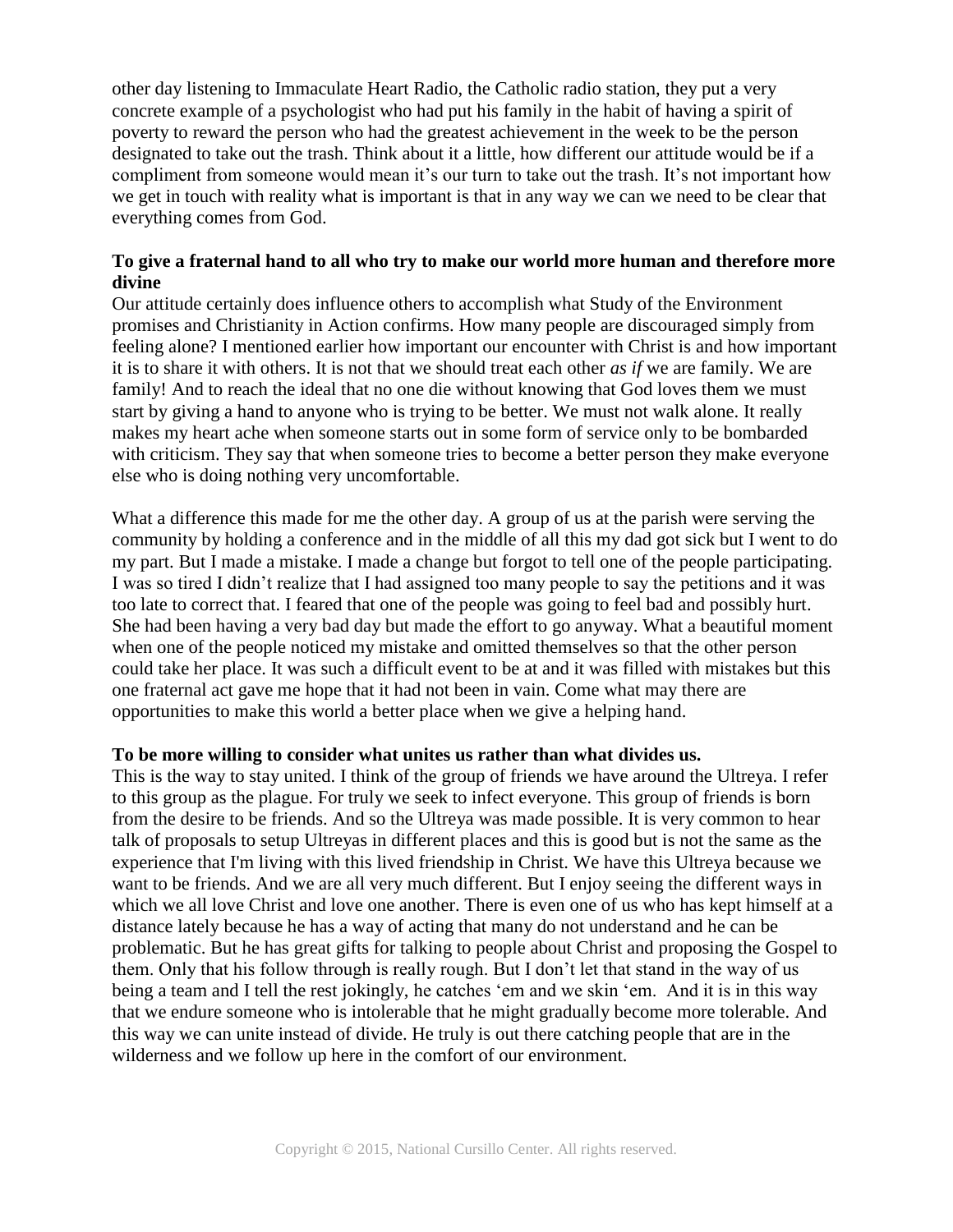These 6 attitudes I have shared with you are fundamental for us to become informed when making decisions. They are like the lenses of a camera that must open so that the light can come in from the image that is being shot. In our case what this proposes is to open ourselves and allow God's likeness to enter us. We are already made in his image but Eduard says that what we lack is his likeness. To be open places us in reality — the only place we will find Christ; to be transparent so the Gospel can put is in contact with the sick, the imprisoned, the naked, the hungry, the faraway, the problematic; And when we renounce ourselves we allow Christ to act; to become poor is to make God visible to others; and our unity will be like the mirror that magnifies just one light to serve as a guide for ships as they travel the sea.

A word of caution — both fears and rewards are conditions that limit our freedom.

The other day I read something on the Internet about a man who was on a ship with his wife and the ship was sinking. There was a life raft but there was only space for one person and this man jumped into the life raft and left his wife on the sinking ship. What was explained was that this couple was on a trip and the wife knew she had a terminal illness and very little time left to live. She and her husband had decided that he was supposed to take the responsibility of raising their daughter who had special needs. The wife gave him the responsibility she could not carry out. How free are we to make the decisions necessary for being Christian? We act more freely the more we are free from fears as well as the attraction of rewards. Our freedom comes from the truth and Christ is the Truth.

The kingdom of God is within us and it expands in the measure that we ourselves use our freedom to love, forgive, understand and hope.

To Love even in the midst of our natural impulses of fear, violence, and hatred.

To Forgive even in the midst of grudges; to forgive oneself and forgive others means to trust again in yourself and in others.

To Understand even in the midst of misunderstandings.

To Hope even in the midst of disappointment, hopelessness and despair.

LOVE — As I share with you, last month I helped my dad during the days of his illness. He became very ill and the possibility of death was very real. However, the readings at Mass those days were about Tobias' travels with the archangel Raphael. I didn't know the result my dad would have but I knew God accompanied us through the action of the angels, through our family and friends and this allowed me to see beyond the danger and trust that we are assured of God's love in this life and the next. While I still feared that my dad might die I was closed in with my worry. But when I trusted in God I received the ability to be thankful to God for all He had already given me through my dad. Rather than think of what I would lose I was in awe of how much God gives us in one single person.

FORGIVENESS— No matter how bad things go for me I know God is good and he is so good that my things no matter how bad, just don't compare. My things must be according to God's things. And it is in this that I find the importance of forgiveness. The kingdom of God is within us. Forgiveness is simply the first step in believing we can be better.